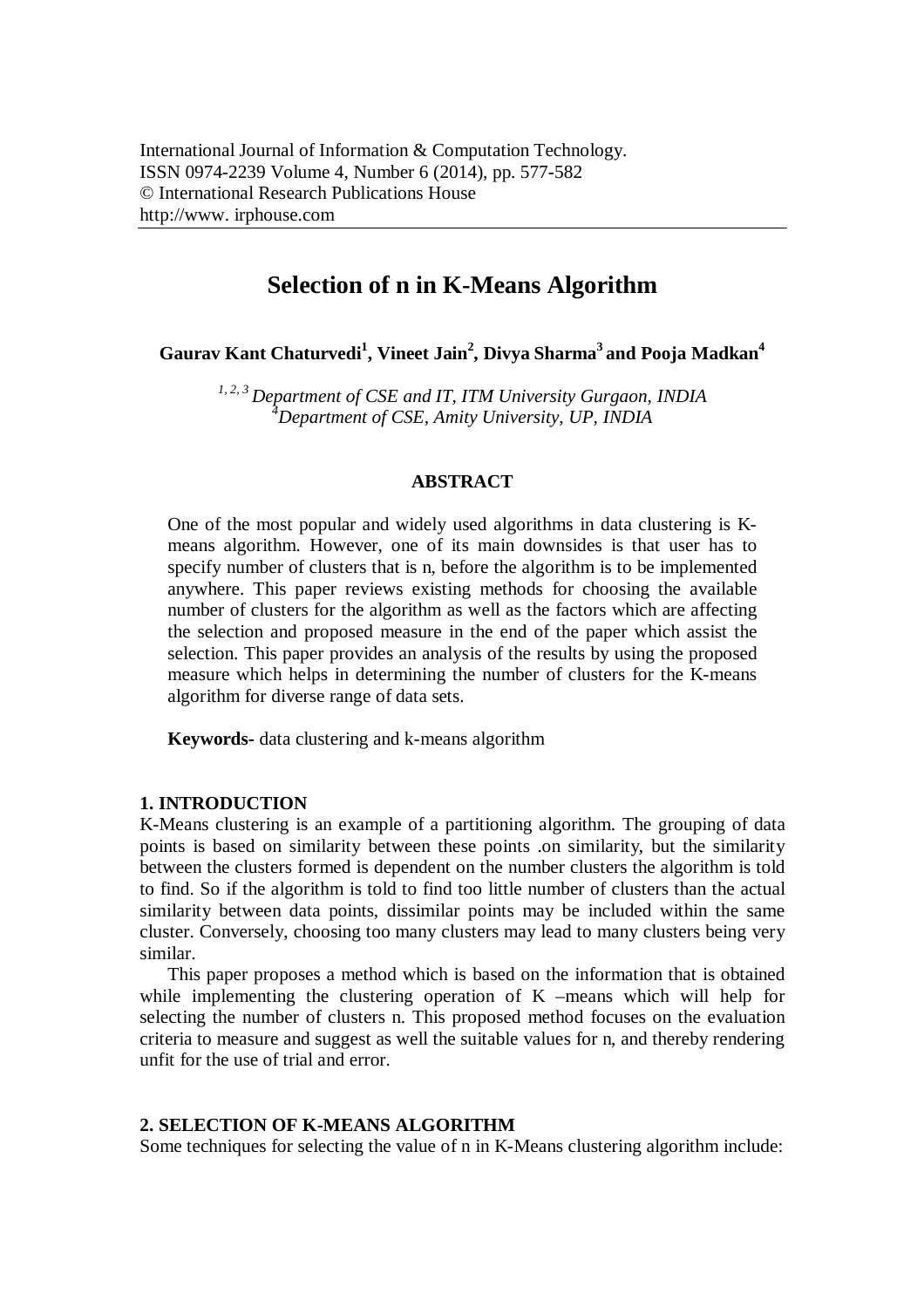- a) Specifying the value of n within a range or set.
- b) Value of n being specified by the user.
- c) Value of n is determined in a later step of the algorithm.
- d) Value of n is equal to the number of generators.
- e) Determined by statistical methods.
- f) Determined through visualization.

The performance of the algorithm depends on the value of n chosen. So for flexibility one can use, (a), instead of a predefined value of n, a set of values for n as it is important to have a value large enough such that it reflects the characteristics of datasets and also a number much smaller than the number of data points [1].On the other hand, if the user chooses to specify the value of n his/her self (b), to find a coherent clustering result, many iterations of the algorithm might be needed. If the value of n is chosen at a later step in the algorithm (c), it is being employed as a black box [2]. The number of clusters, n, is determined by the specific requirements of the main processing algorithm. (d) is used to determine the value of n only when we deal with synthetic data sets, which are mostly useful when testing algorithms. These datasets are populated using uniform distribution generators; so the number of clusters is equal to the number of generators with the assumption that any cluster resulting from the algorithm will cover all the objects yielding from that generator. The drawback with this is that there may be cases where a data point generated from generator Ga might be covered by cluster B (shown in fig A and B) and vice versa.

Several statistical techniques are available (e) for selecting n. These techniques work on the underlying assumption about the distribution of the datasets [3] but this technique does not explain the distortion inside a cluster , so , a cluster created by using this method may not correspond to a cluster in a partitioning clustering and vice versa .

Therefore, statistical methods are not applicable in one class. Most real world problems do not satisfy this assumption.

The easiest technique for determining the value of n is visual verification. It is also easy to explain. Visual examples may be used to present probable clustering outcomes or shortcomings of an algorithm. Visual technique primarily involves discerning data distribution graphically on the basis of positioning, shape and size.

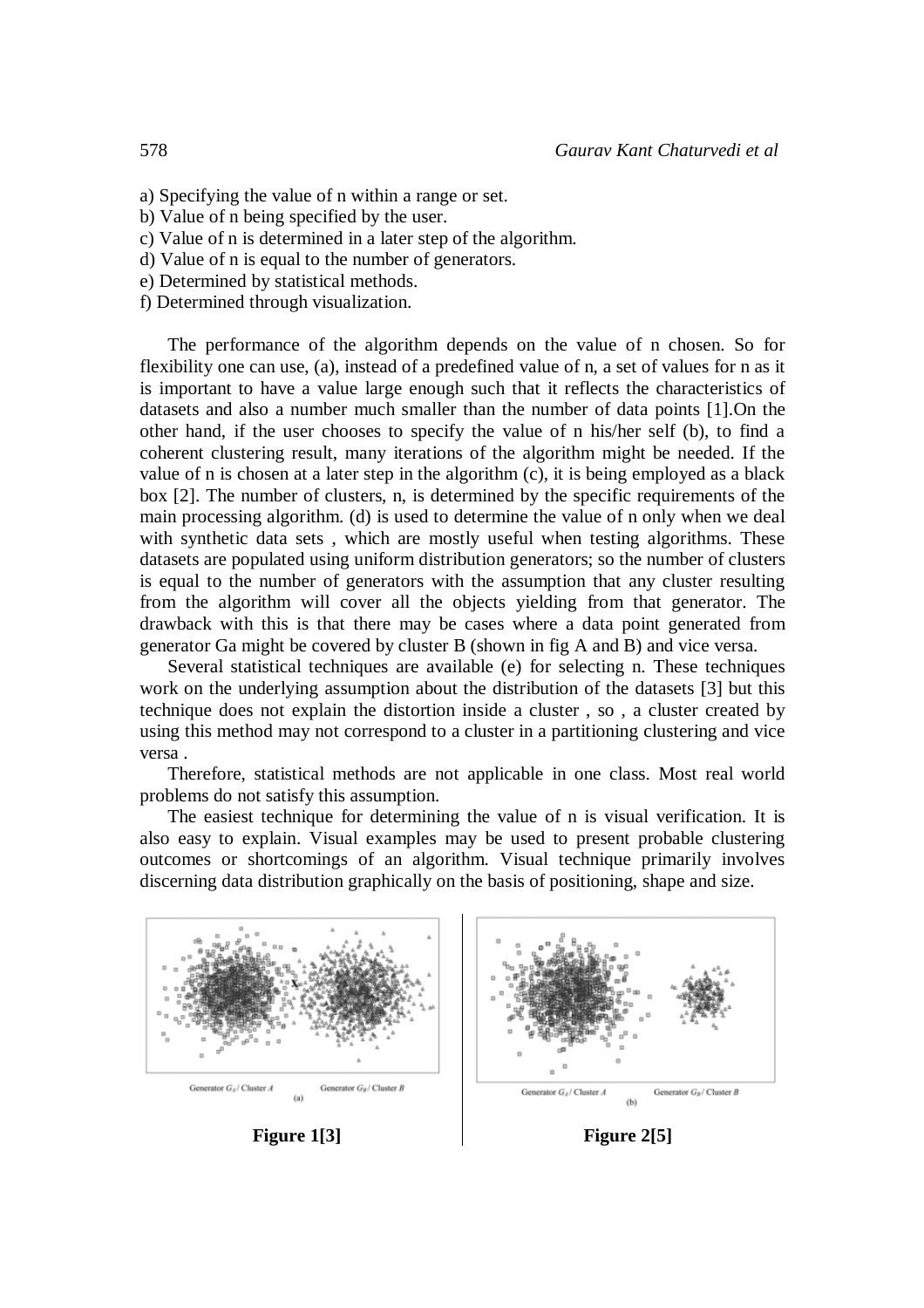## **3. ANALYSIS OF K-MEANS**

The A function f(k) is used to evaluate the clustering result to select number of clusters. This function takes into account certain factors:

- a. Evaluation criteria should be closely related to the clustering criteria. For example, such criteria could be minimization of the randomness of clusters.
- b. Level of Detail: Having low level of detail is useful in gaining an overview of an object. By increasing the level of detail, one could get more information about the object but with the added expense of having to process more data. In clustering, a similar approach could be used where a dataset having k objects is grouped together and form a number of clusters between 1 and k which would correspond to the lowest and highest levels of detail.
- c. Internal distribution versus global impact: Irregularities could be located using clustering and also to regions where data is concentrated can be identified. But, contrary to common sense, not every region having high concentration can be called a cluster. For it to be classified as such, it is imperative to not only analyse its inner distribution but also its interdependency with other object groupings also. In K-Means, distortion of a cluster can be calculated by using a function which consist of three things that is: data population, distance between objects and the centre of the cluster [5] which is given as:

$$
I_j = \sum_{t=1}^{N_j} [d(x_{jt}, w_j)]^2
$$

[3] Ij is the distortion of the cluster j, Wj is the centre and Nj is the number of clusters belonging to j. Xjt is the tth object which belongs to a cluster j, and d (Xjt , W<sub>i</sub>) is the distance between the object X<sub>jt</sub> and the centre . Individual cluster has its specific sort of distortion and its consequence on the dataset can be calculated by its contribution to sum of all the distortions i.e. Sk. This information is useful in determining if a particular region qualifies as a cluster or not.

The performance of function f(k) is verified by applying a series of experiments on the artificially generated data sets . All data are normalized before the K-Means algorithm is applied with the K ranging values that varies from 1 to 19 and f(k) is calculated by taking whole distortion of the clusters . In the results, one can notice that the minimum values of f(k) do not vary significantly from the average value for any given recommendation by the user .

The implementation of K-Means clustering Algorithm shown in the graph has been done using RStudio v 3.0.0, using extensively the R Programming language and tools offered by RStudio. The Graph represents a 2 Dimensional view of the Clustering results on a 4 Dimensional data set when number of clusters is set to be 4.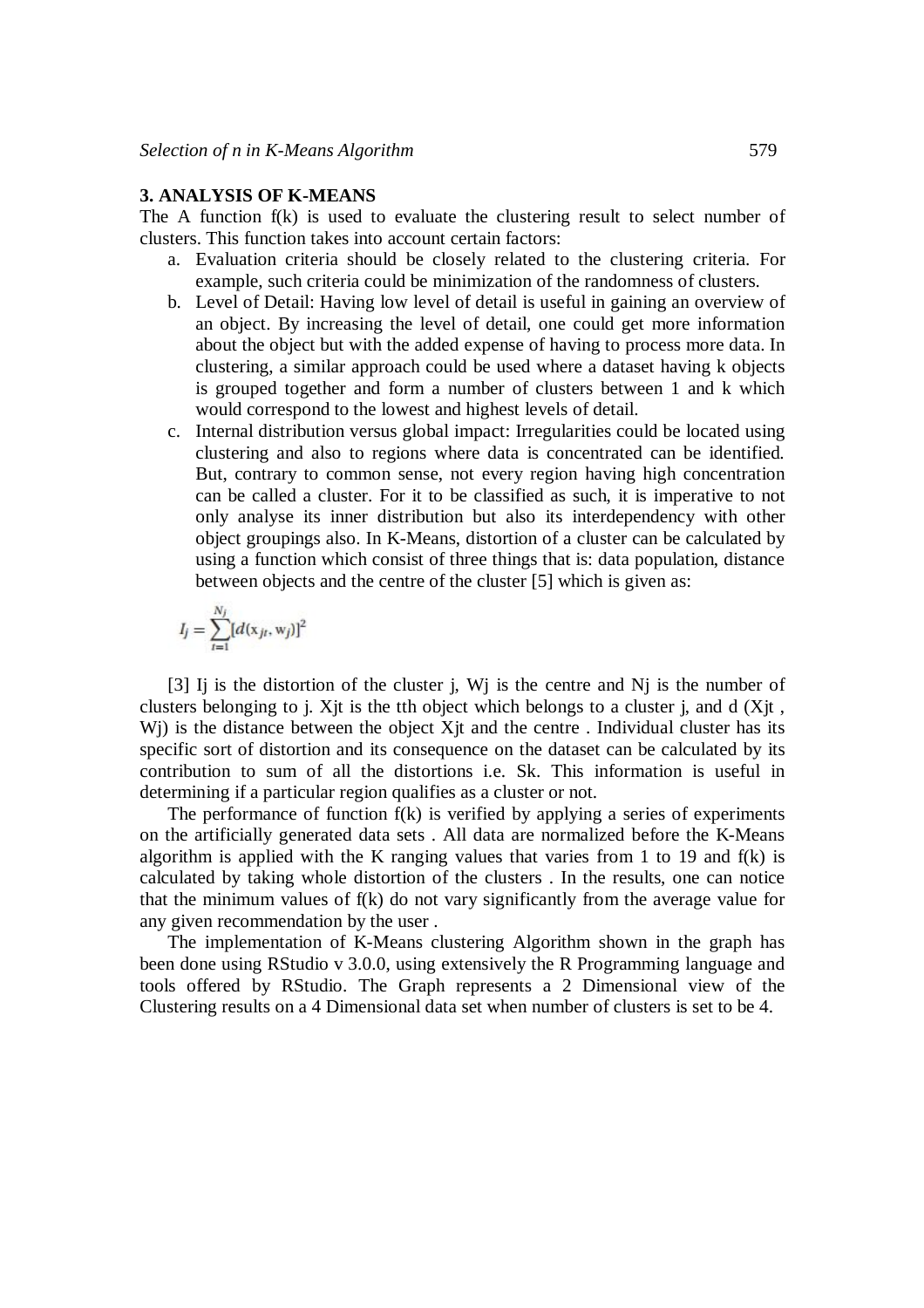

CLUSPLOT(dm1)

**Figure 3:** Result Graph

#### **4. CONCLUSION**

After every given technique for determining the value of n in K-Means algorithm has some inconsistencies to some degree, with some results being appropriate on most datasets but being poor on one or two datasets. This is due to the way data in these datasets is distributed. Finding a general method that works universally for all datasets is difficult so each dataset requires its own due diligence as to which method needs to be used.

A new method to find the number of clusters for K-Means algorithm has been proposed. This method takes into account information reflecting the performance of the algorithm. It also propose multiple values of n for such cases when different clustering results can be achieved by applying different required levels of detailing. Much more research is required to confirm the proficiency of this method when applied to datasets with highly complex distributions like "Temperature/K".

Acknowledgements: It is with great sense of satisfaction that I present my real venture in computer science in form of a report. I wish to express my heartfelt thanks to all those who assisted me during the research.

#### **5. REFERENCES**

[1] M. B Al-Daoud, N. B. Venkateswarlu , and S.A.Roberts (1996), New methods for the initialization of clusters, Pattern Recognition Lett. Volume 17, pp. 451– 455.